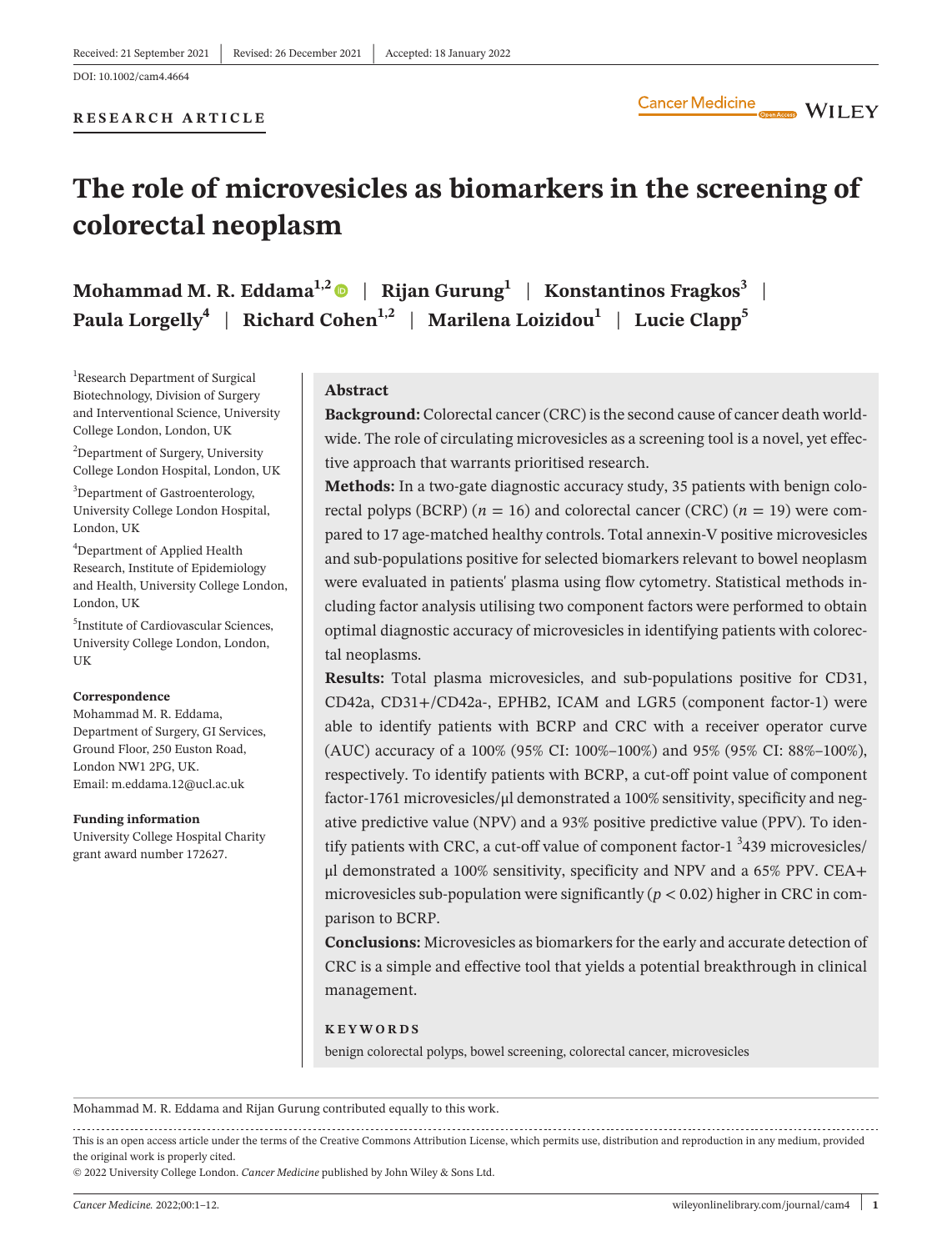### **1** | **INTRODUCTION**

According to the World Health Organization (WHO), cancer is the second leading cause of death globally. Colorectal cancer (CRC) is the second most common cause of cancer death, after lung cancer worldwide. The incidence of CRC has increased by 9.5% between 1990 and 2017, not only in high-income countries, but also in most middle- and low-income countries.<sup>1</sup> What was known to be the disease of older generation is now affecting more younger people,<sup>2</sup> possibly due to urbanisation, westernised lifestyle and risk factors, such as alcohol and unhealthy food consumption, obesity and smoking.<sup>3</sup> Furthermore, the catastrophic impact of the COVID-19 pandemic on healthcare resources is becoming increasingly evident. Indeed, due to the pandemic the 'hidden backlog' of people requiring cancer diagnosis and treatment may take years to rectify.<sup>4</sup> We are in urgent need for a solution to mitigate these challenges. One of the strategic solutions to fight cancer in general and increase the chances of cure is by early detection. This strategy would not only reduce mortality, but also would significantly improve quality of life. James Lind Alliance Priority Setting Partnerships lists early detection of cancer as a top research priority. In the UK, the bowel cancer screening programme, using both stool-based faecal sample and flexible sigmoidoscopy (Figure S1) for a specified population, has already reduced mortality by approximately 20%.<sup>5</sup> However, there are two main limitations to the current stool-sampling screening test. First, its predictive value is low, resulting in many patients undergoing unnecessary invasive investigations.<sup>6</sup> Second, the compliance rate for the faecal immunochemical test (FIT) remains low  $(60\%)^7$ , with participants finding stool sampling challenging.<sup>8</sup> To address this, the role of microvesicles (MVs) as biomarkers for bowel screening is a novel, yet promising approach that warrants prioritised research to ascertain its feasibility for clinical application.

MVs are small (~150–1000 nm) membranous sacs released from cells when they undergo proliferation, cell division or apoptosis. $^9$  When initially discovered in 1976, $^{10}$ MVs were believed to be cellular debris and pro-coagulant dust that came from activated platelets. Here, we briefly describe MVs biogenesis and molecular cargo. MVs are one of the three types of extracellular vesicles (EVs) distinguished by their size and biogenesis. The other two main types of EVs are exosomes and apoptotic bodies. Exosomes are smaller  $(<150$  nm) and derive from multivesicular bodies within the cell's endosomal system. Apoptotic bodies are larger (>1000 nm) and arise from dying cells.11 MVs' bioactive cargo resembles the molecular

#### **Lay summary**

We found that plasma microvesicles level provides a high predictive value for benign and malignant colorectal neoplasm. The clinical implications of our findings are extensive in that microvesicles as a screening tool could improve the compliance and utility of the current bowel cancer screening faecal immunochemical test. A small volume of 100 μl of platelet poor plasma is sufficient to perform a microvesicle test, which can potentially be sampled from finger-prick capillary blood. As a screening tool microvesicles could identify patients suffering from colorectal neoplasm and possibly other health conditions early before symptoms occur.

composition of the original cell, such as membrane receptors, cytoskeletal components, messenger RNA (mRNA), microRNAs (miRNA) and cytoplasmic DNA.<sup>12</sup> MVs enter the circulation and can be isolated and employed as surrogate biomarkers.13 In all probability and in the context of neoplasia MVs are a molecular biopsy from tumorous cells. The idea of employing MVs as biomarkers is new, exciting and feasible.

Biomarkers with potential roles in tumorigenesis and progression, such as carcinoembryonic antigen  $(CEA)$ ,  $^{14}$ ephrin-type-B receptor 2 (EPHB2),<sup>15</sup> intracellular adhesion molecule 1 (ICAM-1 or CD54),<sup>16</sup> leucine-rich repeat containing G protein-coupled receptor 5  $(LGR5)$ ,<sup>17</sup> glycoprotein A33 antigen  $(A33)$ ,<sup>18</sup> platelet endothelial cell adhesion molecule (PECAM-1), also known as  $CD31<sup>19</sup>$ and platelet membrane glycoprotein IX, also known as  $CD42a$ ,<sup>20</sup> may demonstrate a useful role in early CRC detection. For example, the serum level of CEA is currently used to monitor therapy and recurrence, however, due to poor sensitivity and specificity it is unreliable for early detection of patients with colorectal neoplasm.<sup>21</sup> Yet, we do not know the expression of CEA and other biomarkers in MVs in patients suffering from colorectal neoplasm.

A major difficulty in conducting studies of biomarkers in relation to CRC is the high degree of correlation among various markers. We anticipated similar situation in our study. Isolating the effects of an individual biomarker becomes a serious methodologic problem. Moreover, the assumption that individual biomarkers have isolated effects may not be valid. In this context, factor analysis has been used as a variable reduction technique to deal with this information issue. $^{22}$  Factor analysis is a variable consolidation technique designed to generate a small number of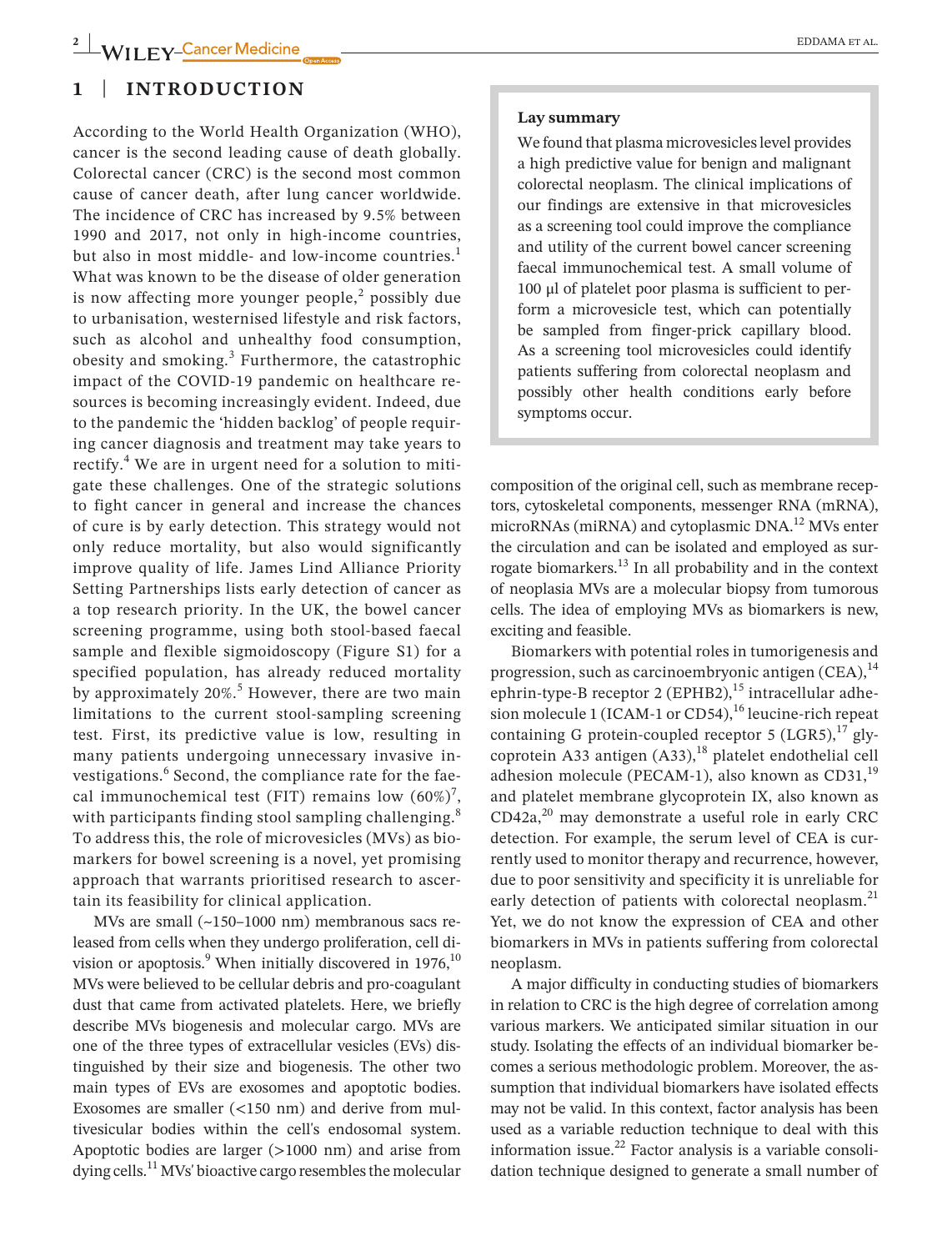variables that will capture much of the information in a larger data set. In this way, factor analysis allows an investigator to reduce information on the various biomarkers into 2 or 3 variables that capture the primary sources of variation in the reported biomarker panel. In this study we plan utilise factor analysis so that the predictive value of these biomarkers for colorectal neoplasia is optimised. Our objective is to assess the feasibility and potential predictive value of total plasma MVs and their subpopulations for identifying patients with colorectal neoplasia, including adenomatous benign colorectal polyps (BCRP) and CRC.

### **2** | **MATERIALS AND METHODS**

### **2.1** | **Patients and sample collection**

In a two-gate diagnostic accuracy study, we enrolled patients presenting to the 2-week wait colorectal target clinic with symptoms including rectal bleeding, change in bowel habit, iron deficiency anaemia and weight loss. Additionally, patients with established diagnoses of bowel cancer were included as positive controls. All samples including routine blood tests and plasma for MVs isolation were collected from patients at the same time. Samples were collected from CRC patients before receiving cancer treatment. All patients included in this study attended University College London Hospital between October 2017 and October 2018 and had confirmed endoscopic and histologic diagnosis of colorectal neoplasm. A total of 35 patients with BCRP ( $n = 16$ ) and CRC ( $n = 19$ ), were included alongside age-matched healthy control participants ( $n = 17$ ) recruited from staff members at University College London. Healthy participants were eligible if they are age matched and did not suffer from health conditions, do not have bowel symptoms and are not on regular medication. Patients with the diagnosis of BCRP or CRC were excluded if they suffered from any other malignant condition. We used Kudo's pit pattern classification at endoscopy to exclude patients with hyperplastic and inflammatory polyps. $^{23}$ We included those with Kudo's pit III-V and histology confirming neoplasia (adenomatous polyps). Results from the above clinical tests were obtained from the hospital electronic health record system (EPIC: 2020 EPIC system Corporation, Verona, USA). This study received the appropriate ethical approval (UCL-RFH Biobank REC reference: 16/WA/0289, Study reference: NC2016.007) and all participants provided written consent. Participants with cardiovascular and/or inflammatory conditions were excluded.

### **2.2** | **Microvesicle isolation by flow cytometry**

Blood samples were collected in lavender EDTA vacutainer tubes (BD, Oxford, UK). Platelet poor plasma (PPP) was obtained by double centrifugation at 5000*g* for 5 min as previously described and stored in 100 μl aliquots at −80°C until required.24 MVs were then isolated from PPP after centrifugation at 17,000*g* for 1 h at 4°C. Annexin-V conjugated to fluorescein isothiocyanate (FITC) that was diluted in annexin-V buffer (BD Pharmingen) was used to identify total MVs using flow cytometry.<sup>24</sup> 1.1  $\mu$ m latex beads were used to set the upper threshold on forward scatter to distinguish maximum MVs size. MVs captured in this way were defined as annexin-V+ co-expressingspecific cell surface markers, determined by using appropriate isotype control antibodies for each marker. MVs were enumerated in a standardised fashion by using the proportion of a fixed number of 3 μm latex beads counted and the volume of sample from which the MVs were analysed (Figure S3).

### **2.3** | **Flow cytometric analysis of cell surface receptors**

To allow for multiple labelling of receptors simultaneously, MVs suspended in annexin-V were further labelled with fluorescently conjugated antibodies (1:50 dilution) using different fluorochromes including phycoerythrin (PE), allophycyanin (APC) or APC-Cy7. Human or mouse monoclonal antibodies used for staining MVs subpopulations were anti-glycoprotein (A33; R&D Systems Abingdon, UK), anti-carcinoembryonic antigen-5 (CEA-5; R&D Systems Abingdon, UK), anti-leucine-rich G protein-coupled receptor 5 (LGR-5; BD Pharmingen), anti-Ephrin type-B receptor 2 (EPHB2; BD Pharmingen), anti-intercellular adhesion molecule (ICAM1, CD54; BD Pharmingen), anti-platelet endothelial cell adhesion molecule (PECAM1, CD31; BD Pharmingen) and antiglycoprotein 9 (CD42a; BD Pharmingen). As the A33 protein, the stem cell marker LGR5, the adhesion molecule CEA-5 and EPHB2 receptor are markers associated with CRC and their expression levels are elevated in cancer, MVs containing these receptors served to indicate tumourassociated vesicles. MVs containing ICAM1, PECAM1 and CD42a represented vesicles that were associated with systemic inflammation. More specifically, CD31+ MVs represented a subpopulation that was derived from endothelial cells and platelets, CD42a + MVs represented those that were derived from platelets only, and the CD31+/CD42a-MVs represented endothelial-derived vesicles. To distinguish non-specific staining, isotype control antibodies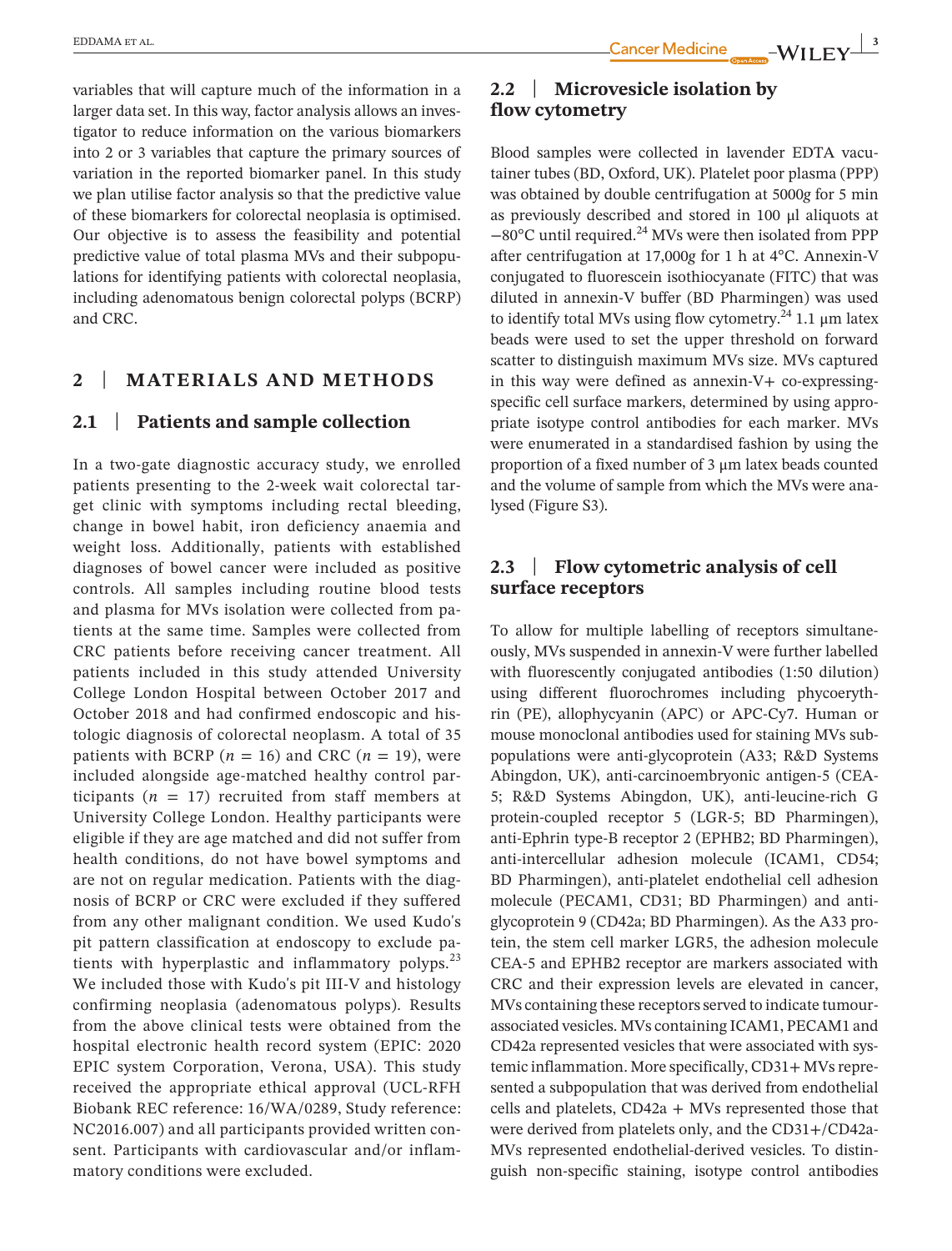**4** WII FV-Cancer Medicine **CONDUCT A** EDDAMA ET AL.

anti-mouse IgG1,k PE (BD Pharmingen), anti-mouse IgG1 APC (R&D Systems Abingdon, UK) and anti-mouse IgG1,k APC-Cy7 (BD Pharmingen, New Jersey, USA) were used with protein: fluorochrome ratios equal to their associated fluorescence-conjugated antibodies. The MVannexin-V-antibody suspensions in 96-well plates were incubated in the dark at room temperature for 15 minutes, after which 200 μl of annexin V buffer was added to each well to neutralise the reaction. The plates were then read by a FACSArray BioAnalyzer™ flow cytometer (BD Biosciences, Oxford, UK). The gating was set by running unstained and isotype control-stained cells through the cytometer and toggling the forward and side scatter and colour channels on logarithmic scales.

### **2.4** | **Statistical analysis**

To determine the statistical power of the current sample size, post hoc power calculation was performed using G\*Power version 3.1 (website: <http://www.gpower.hhu.de/>). For the given sample size statistical power was more than 95% for all *t*-tests. Data were expressed as mean if parametric and median if non-parametric. Missing data were not computed. Differences in means were assessed using the two-way *t*-test and Wilcoxon–Mann–Whitney test. Two-way ANOVA test was used to examine the difference in mean of groups more than two. Logistic regression, factor analysis and correlation matrix were also performed to assess associations between

| Patients' characteristics<br>TABLE 1 |
|--------------------------------------|
|--------------------------------------|

variables. Area under the receiver operator curve (AUC), sensitivity, specificity, positive and negative predictive values were calculated when appropriate. All statistical analysis was carried out using Statistical Package for the Social Sciences" (IBM SPSS Statistics for Macintosh, version27, Armonk, NY: IBM Corp.) and GraphPad Prism (GraphPad Prism version 9 for MAC OSX, GraphPad Software, SanDiego, CA, [www.graphpad.com\)](http://www.graphpad.com). Statistical significance was regarded when P-values were less than 5% (two sided).

### **3** | **RESULTS**

### **3.1** | **Patient characteristics**

Patients were similar in age and gender distribution between the groups. With regard to biochemical markers assessed in patients with BCRP and CRC, the blood levels of haemoglobin, lymphocytes, albumin, urea and creatinine were significantly lower in CRC patients by comparison with BCRP (Table 1). In contrast, other markers, including neutrophils and C-reactive protein (CRP), were significantly higher in CRC patients by comparison with those diagnosed with BCRP. The predictive values of the routine bloods for CRC in comparison to BCRP are summarised in the supplementary material including AUC, cut-off points, sensitivity, specificity, positive predictive value (PPV) and negative predictive value (NPV) (Tables S1) and logistic regression odds ratio (OR) (Table S2).

|                                             | <b>Healthy control</b>   |                    |                                                                                      |                          |
|---------------------------------------------|--------------------------|--------------------|--------------------------------------------------------------------------------------|--------------------------|
|                                             | $(n = 17)$               | $BCRP (n = 16)$    | $CRC (n = 19)$                                                                       | <i>p</i> value           |
| Age in years: mean (SD)                     | 56(10)                   | 62(15)             | 61(15)                                                                               | 0.43                     |
| Gender                                      |                          |                    |                                                                                      | 0.34                     |
| Male                                        | 9(53%)                   | 12(75%)            | 13 (68%)                                                                             |                          |
| Female                                      | 8(47%)                   | 4(25%)             | 6(32%)                                                                               |                          |
| Condition/Cancer stage                      | $\overline{\phantom{a}}$ | Adenomatous polyps | • Stage 1 ( $n = 1, 5\%)$<br>• Stage 2 ( $n = 3, 15\%)$<br>• Stage $3(n = 15, 80\%)$ | $\overline{\phantom{a}}$ |
| Haemoglobin $[g/L]$ : mean (SD)             | $\overline{\phantom{a}}$ | 138(10)            | 117(22)                                                                              | 0.006                    |
| WCC $[10^9/L]$ : mean (SD)                  | $\overline{\phantom{a}}$ | 9(3)               | 9(3)                                                                                 | 0.55                     |
| Neutrophils $[10^9/L]$ : mean (SD)          |                          | 5(2)               | 7(3)                                                                                 | 0.02                     |
| Lymphocytes $[10^9/L]$ : mean (SD)          | $\overline{\phantom{a}}$ | 2(1)               | 1(0.5)                                                                               | 0.003                    |
| Platelet $[10^9/L]$ : mean (SD)             |                          | 273(55)            | 320(168)                                                                             | 0.38                     |
| Albumin $[10^9/L]$ : mean (SD)              | $\overline{\phantom{a}}$ | 45(3)              | 37(6)                                                                                | 0.0002                   |
| $CRP$ [mg/L]: median (range)                | $\overline{\phantom{a}}$ | $3(0-67)$          | $56(0-295)$                                                                          | 0.009                    |
| Creatinine $[\mu \text{mol/L}]$ : mean (SD) | $\overline{\phantom{a}}$ | 90(20)             | 75(20)                                                                               | 0.003                    |
| Urea $[mmol/L]$ : mean $(SD)$               | $\overline{\phantom{a}}$ | 6(2)               | 4(1)                                                                                 | 0.0003                   |

Abbreviations: BCRP, Benign colorectal polyps; CRC, colorectal carcinoma; CRP, C-reactive protein; MD, moderately differentiated; NNP, non-neoplastic Polyps; NP, neoplastic polyps; PD, poorly differentiated; SD, standard deviation; WCC, white cell count.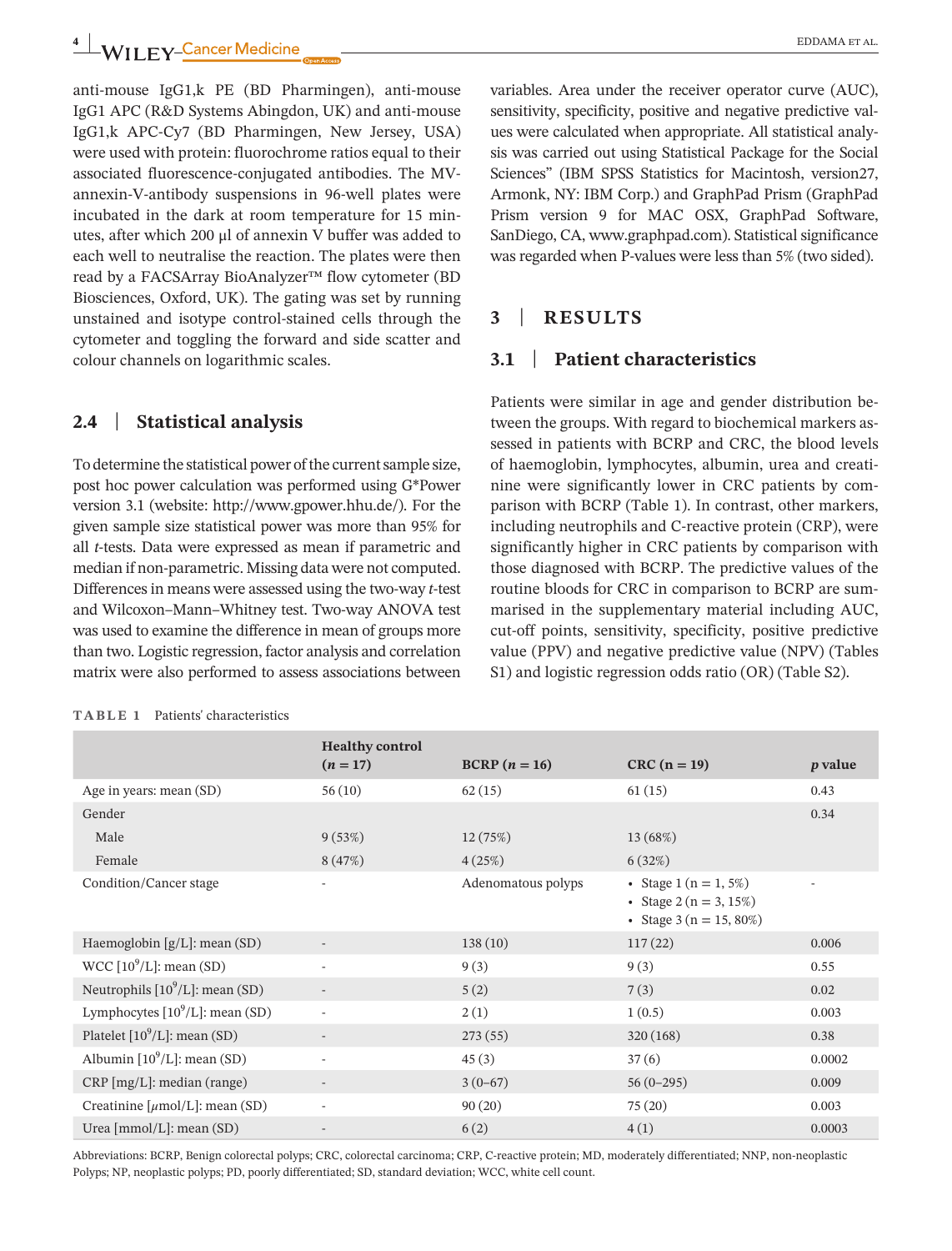**|** EDDAMA et al. **5**

Total plasma MVs and sub-populations positive for CEA, A33, LGR5, EPHB2, ICAM-1, CD31, CD42a, CD31+/ CD42a- (Figure 1) were significantly higher in patients diagnosed with BCRP and CRC in comparison to healthy controls (Table 2). AUC for total number of MVs (Figure 1B) and sub-populations MVs demonstrated high and significant predictive value for BCRP and CRC (Table 3). Cut-off value ≥211 of total plasma MVs/μl demonstrated a sensitivity of 100% (95% CI: 75%–100%) and a specificity of 88% (95% CI: 64%–99%) for the diagnosis of BCRP. This cut-off point showed a likelihood ratio of 8.5, and positive and negative predictive values of 87% and 100%, respectively, for the diagnosis of BCRP. Similarly, a cut-off ≥173 of total plasma MVs/μl demonstrated a sensitivity of 89% (95% CI: 65%–99%), a specificity of 88% (95% CI: 64%–99%) for the diagnosis of CRC. The likelihood ratio for this cut-off point was 7.5. PPV and NPP were 89% and 88%, respectively for the diagnosis of CRC.

A cut-off value ≥144 of total plasma MVs/μl provided a 100% sensitivity for BCRP (95% CI: 75%–100%) and CRC (95% CI: 81%–100%). The specificity at this cut-off value for



**FIGURE 1** Total plasma MV (MVs) concentration in benign colorectal polyp (BCRP) and colorectal cancer (CRC) (A) and their diagnostic ability shown as area under the curve (AUC) (B). The plasma levels of MVs positive for potential markers of colorectal neoplasia in healthy controls, BCRP: and CRC including; (C) carcinoembryonic antigen (CEA); (D) A33; (E) leucine-rich repeat containing G proteincoupled receptor 5 (LGR5); (F) ephrin type-B receptor 2 (EPHB2); (G) intercellular adhesion molecule 1 (ICAM-1); (H) CD31; (I) CD42a; and (J) CD31+/CD42a-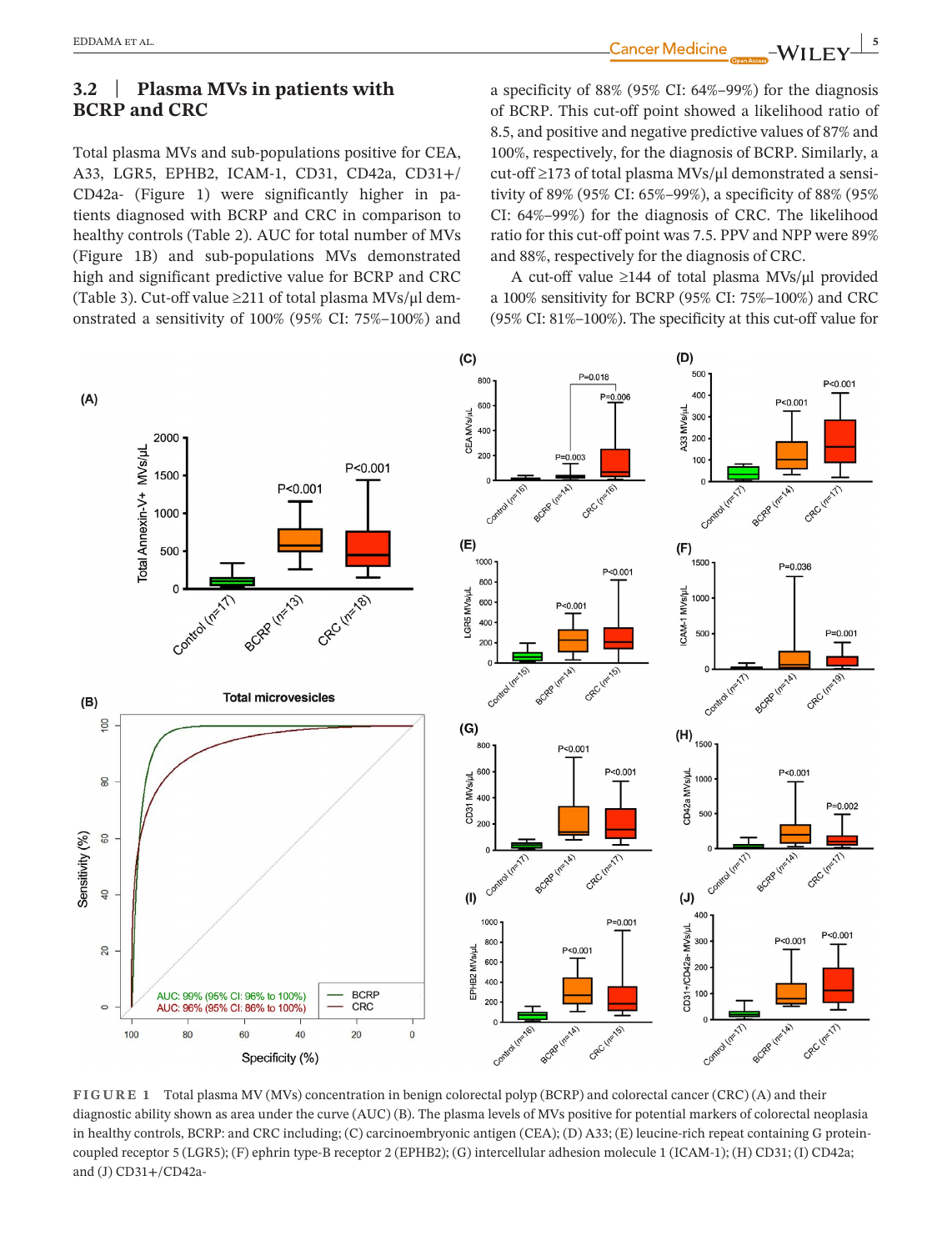## **EDDAMA ET AL.**<br> **EDDAMA ET AL.**

**TABLE 2** The levels of selected colorectal cancer markers identified on MV<sub>s</sub>

|                           | Plasma concentration ( $MVs/\mu l$ )   |                  |                 |                |
|---------------------------|----------------------------------------|------------------|-----------------|----------------|
|                           | <b>Healthy</b><br>$controls^{\dagger}$ | $BCRP^{\dagger}$ | $CRC^{\dagger}$ | <i>p</i> value |
| Total MVs: mean (SD)      | 124(88)                                | 654 (270)        | 558 (378)       | < 0.0001       |
| CEA: median (range)       | $8(1-40)$                              | $29(7-136)$      | $68(10-625)$    | < 0.0001       |
| $A33:$ mean $(SD)$        | 40(29)                                 | 127(87)          | 182 (121)       | < 0.0001       |
| $LGR5:$ mean $(SD)$       | 63(54)                                 | 232(147)         | 271 (207)       | 0.001          |
| EPHB2: mean $(SD)$        | 71 (49)                                | 324 (171)        | 276 (224)       | 0.0002         |
| ICAM: median (range)      | $14(2-87)$                             | $63(5 - 1303)$   | $54(6-376)$     | 0.008          |
| $CD31:$ mean $(SD)$       | 39(28)                                 | 218(175)         | 209 (150)       | 0.0003         |
| CD42a: median (range)     | $18(5 - 155)$                          | 198 (27-959)     | $102(9-492)$    | 0.0002         |
| $CD31+/CD42a$ : mean (SD) | 25(20)                                 | 110(71)          | 135(81)         | < 0.0001       |

Abbreviations: BCRP, benign colorectal polyps; CEA, carcinoembryonic antigen; CRC, colorectal; CRC, colorectal cancer; EPHB2, ephrin type-B receptor 2; ICAM, intercellular adhesion molecule; LGR5, leucine-rich repeat containing G protein-coupled receptor 5; SD, standard deviation. † Sample size is variable please refer to Figure 1 for individual markers sample size.

|  |  |  | TABLE 3 Diagnostic accuracy of component factors 1 and 2 for the diagnosis of BCRP and CRC |  |
|--|--|--|--------------------------------------------------------------------------------------------|--|
|--|--|--|--------------------------------------------------------------------------------------------|--|

|                    | <b>AUC</b> | 95% CI     | Cut-off point<br>(MVs/ul) | Sensitivity | Specificity | <b>PPV</b> | <b>NPV</b> | <i>p</i> value |
|--------------------|------------|------------|---------------------------|-------------|-------------|------------|------------|----------------|
| <b>BCRP</b>        |            |            |                           |             |             |            |            |                |
| Component factor 1 |            | $1 - 1$    | >761                      | 100%        | 100%        | 93%        | 100%       | < 0.0001       |
| Component factor 2 | 0.94       | $0.86 - 1$ | >222                      | 100%        | 63%         | 70%        | 100%       | < 0.0001       |
| <b>CRC</b>         |            |            |                           |             |             |            |            |                |
| Component factor 1 | 0.95       | $0.88 - 1$ | >439                      | 100%        | 56%         | 65%        | 100%       | < 0.0001       |
| Component factor 2 | 0.93       | $0.84 - 1$ | >157                      | 100%        | 50%         | 65%        | 100%       | < 0.0001       |

Abbreviations: AUC, area under the receiver operating curve; BCRP, benign colorectal polyps; CRC, colorectal cancer; CI, confidence interval; MVs, microvesicles; NPV, negative predictive value; PPV, positive predictive value.

BCRP and CRC was 59% (95% CI: 33%–82%: LR: 2.4) and 59% (95% CI: 33%–82%: LR: 2.4), respectively. For BCRP, PPV and NPV were 67% and 100%, respectively. For CRC diagnostic accuracy, PPV and NPV were 73% and 100%, respectively. Diagnostic values for total MVs and their subpopulations for identifying patients with BCRP and CRC are summarised in supplementary appendix Tables S6 and S7.

CEA+ MVs were significantly higher in patients suffering from CRC compared to those with BCRP (Figure 1C and Table 2). A CEA+ positive MVs population was a distinguisher of CRC from BCRP (AUC =  $75\%$ ;  $95\%$  $CI = 57\% - 93\%; p = 0.019$ ). All other MVs sub-populations including total plasma MVs showed no significant differences between BCRP and CRC.

### **3.3** | **Factor analysis**

All the markers including total plasma MVs and MV sub-populations were subjected to principal component analysis (PCA). Prior to performing PCA, the suitability of data for factor analysis was assessed by a correlation matrix and cluster grouping of the plasma MVs markers (Table S3). Dendrogram construction resulted three clusters: (1) CD31, total MVs, EPHB2, CD31+/CD42aand CD42a; (2) LGR5, A33 and CEA; and (3) ICAM-1 (Figure S3). Most correlation coefficients (Spearman's r) were above 0.3. The Kaiser-Meyer-Oklin value was 0.64, exceeding the recommended value of 0.6.<sup>25</sup> Bartlett's Test of Sphericity<sup>26</sup> was statistically significant ( $p < 0.001$ ), supporting the factorability of the correlation matrix. PCA confirmed the presence of two components with eigenvalues exceeding 1, explaining 66% and 13% of the variance, respectively. Component factor 1 includes total plasma MVs, and MVs positive for CD31, CD42a, CD31+/CD42a-, EPHB2, ICAM-1 and LGR5. Similarly, component factor 2 included MVs positive for EPHB2, A33, CEA and LGR5 (Table S4). An inspection of the scree-plot revealed a clear break after the second component (Figure S4). Using Cattell's scree test, it was decided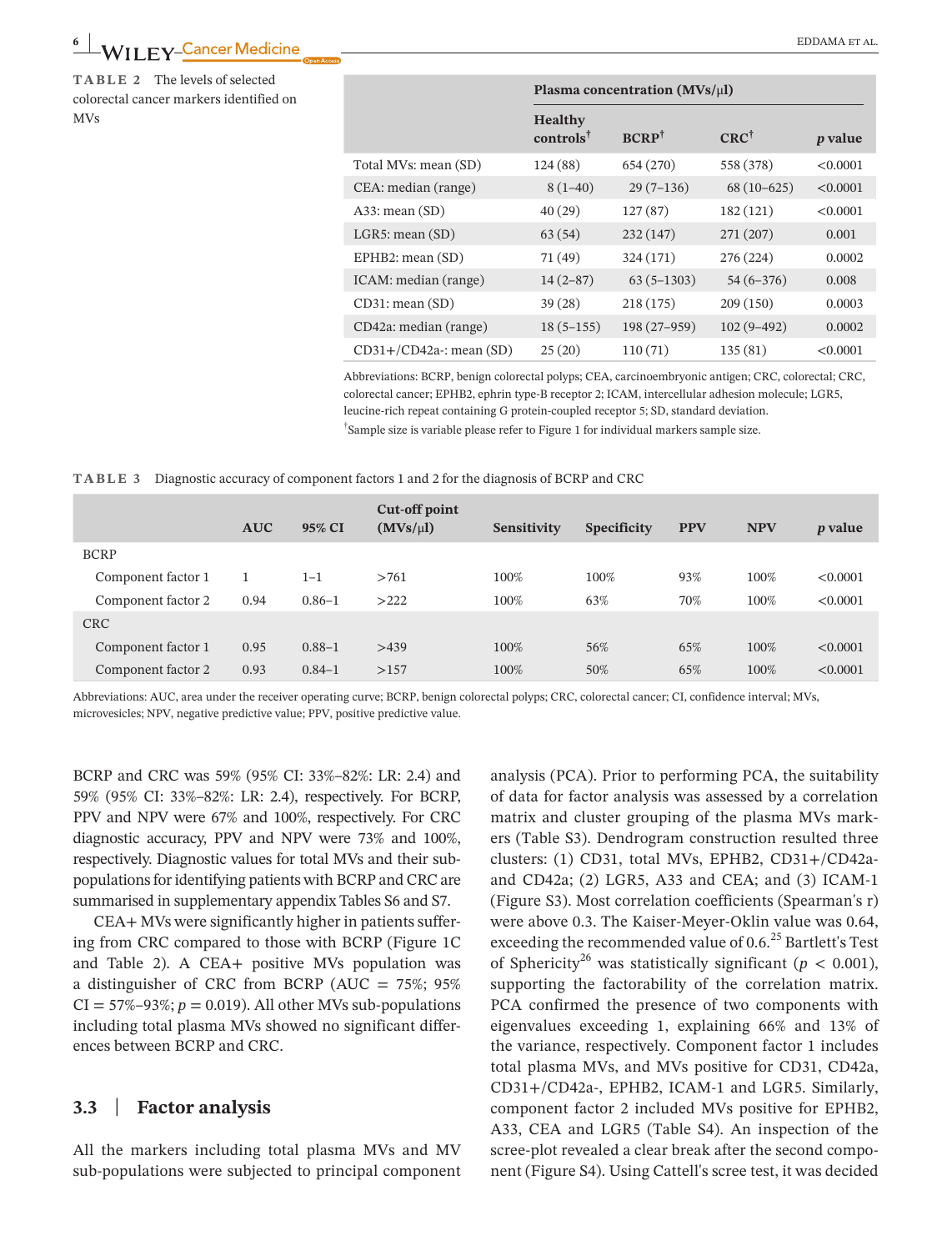to use the two component factors for further investigation (Table S5). $27$ 

There was a positive correlation between the two component factors ( $r = 0.47$ ). Although for diagnostic propose component score coefficients can be used to compute the values of markers in the component factors for a particular patient, we chose to adopt a stringent method described by Grice.<sup>28</sup> This method uses values generated from a pattern matrix (Table S4). It assigns a value of 1 to the coefficients for variables with loadings greater than 0.4 and zero to the coefficients for variables with loading equal to or less than 0.4. Values for component factors 1 and 2 and cut-off points were computed using the Grice method. $^{28}$  The following equation was used: *F1 = b11X1 + b12X2 + b13X3 +* etc. where value 1 was assigned to *b*-coefficients for variables with loadings greater than 0.4, and 0 for variables with loadings equal to or less than 0.4.

Component factor 1 was able to significantly  $(p < 0.0001)$  diagnose BCRP and CRC with AUC of  $100\%$ (95% CI: 100%–100%) and 95% (95% CI: 88%–100%), respectively. Similarly, component factor 2 was able to significantly (*p* < 0.0001) diagnose BCRP and CRC with AUC of 94% (95% CI: 86%–100%) and 93% (95% CI: 84%–100%), respectively (Table 3 and Figure 2).

## **4** | **DISCUSSION**

We found a peripheral blood biomarker that can predict the diagnosis of colorectal neoplasia with high accuracy. With little overlap, total plasma annexin-V+ MVs were significantly high in patients with BCRP, and CRC compared to healthy controls. Furthermore, biomarkers that were described for their prognostic, but often poor diagnostic values in colorectal neoplasia, such as  $CEA<sub>14</sub>$ EPHB2,<sup>15</sup> ICAM-1,<sup>16</sup> LGR5,<sup>17</sup> A33,<sup>18</sup> CD31<sup>19</sup> and CD42a (a platelet membrane glycoprotein), $^{29}$  can be used to isolate MV populations that we discovered to have exceptionally high predictive value. Most importantly, MVs were highly predictive of BCRP, yielding an impressively positive predictive value of 93%. The clinical implications of our findings are extensive in that the MVs as a screening tool can provide a good clinical utility. A small volume of 100 μl of platelet poor plasma is sufficient to perform a MV test (MVT), which can potentially be isolated from a fingerprick capillary blood sample. With high predictive value as described and improved compliance, MVT can cut the chain of costly and invasive investigations at a time when healthcare resources are overstretched. This novel finding provides a unique opportunity for developing a platform for early cancer diagnosis that is universally acceptable



**FIGURE 2** Area under the receiver operator curve (AUC) for the diagnosis of benign colorectal polyps (BCRP, line in green) and colorectal cancer (CRC, line in red) for component factors 1 (composed of: total plasma microvesicles (MVs) and sub-populations positive for (CD31, CD42a, CD31+/CD42a-, EPHB2, ICAM-1 and LGR5) and component factor 2 (composed of: MV populations positive for EPHB2, A33 and LGR5). CI: confidence interval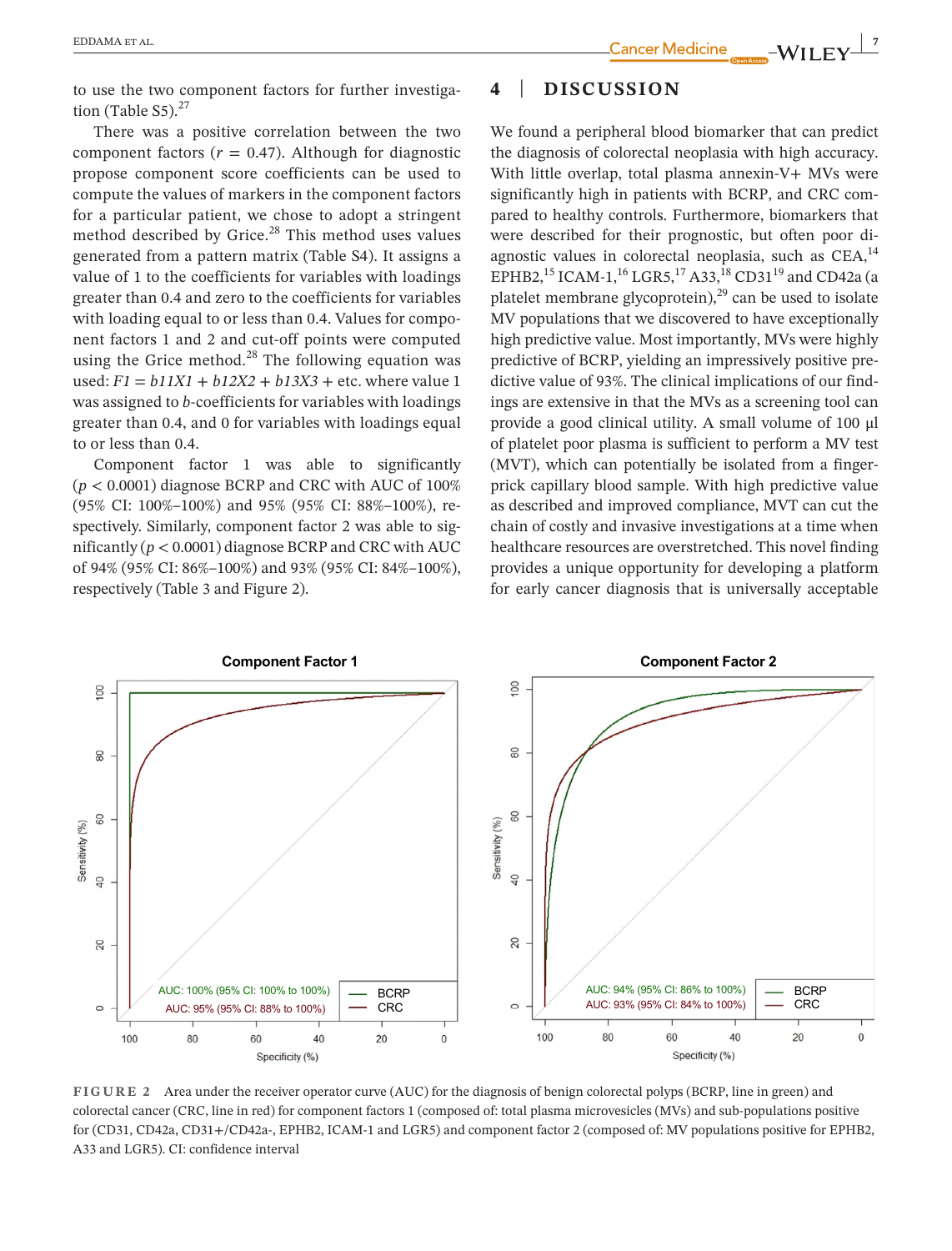across different socio-demographic groups, with potential for saving cost, and improving survival and quality of life.

To date, all the literature on EVs as biomarkers in CRC is focused on exosomes. $11$  After a recent extensive literature search, we could not find a single study that identified the true MVs or apoptotic bodies as biomarkers for CRC. MVs are biogenically and structurally different from exosomes and apoptotic bodies. Nevertheless, there are a lot of lessons learnt from studying exosomes as biomarkers. Here follows a brief synopsis of exosomes as biomarkers in relation to CRC. Some studies characterised the miRNA extracted from exosomes, $30$  and a few examined their protein profile. $31$  Previously, extracellular matrix metalloprotease (CD147) positive exosomes were found to be significantly higher in patients suffering from CRC in comparison to healthy controls. $^{32}$  The area under the curve (AUC) was high (93%) for CD147+ exosomes, however, total plasma exosomes showed poor predictive value (AUC =  $63\%$ ). Other studies characterised exosomes from CRC-derived cell lines in culture, although purification of exosomes from the supernatant is challenging due to their small size (30–150 nm) and the need for ultracentrifugation (100,000 g). One study did find A33 and epithelial cell adhesion molecule (EpCAM) to be highly expressed in exosomes shed by a CRC cell line (LIM1863). $33,34$  Protein expression profile of exosomes from lymph nodes metastatic CRC cell lines (SW480 and SW620) demonstrated a distinct protein signature that plays a role in cancer metastasis.<sup>35</sup> Another study purified exosomes from ascitic fluid of patients with CRC and reported a distinguished protein profile.<sup>36</sup> However, to date we were unable to find any studies that examined the clinical application of these markers. Although, some authors referred to their studied particles as MVs, their purification methods and size (30– 150 nm) suggest that they are in fact exosomes. These studies did not assess annexin-V+ MVs, but rather used the classic markers of exosomes (CD9, CD63 and CD81), a method that would likely omit a large population of  $MVs.<sup>37</sup>$ 

Specific centrifugation method and annexin-V staining are required to detect MVs. Annexin-V is a member of the phospholipid-binding annexin family.<sup>38</sup> It binds with high affinity to phosphatidylserine (PS),<sup>39</sup> a phospholipid that is normally retained in the inner leaflet of the plasma membrane, and is well known as a marker of apoptotosis.<sup>40</sup> Upon receipt of apoptotic signals, PS is transported from the inner to the outer leaflet of the plasma membrane. $41$ The exteriorisation of PS to the outer leaflet of the plasma membrane is a well-recognised phenomenon relating to tumour microenvironment, due to hypoxia and the presence of oxygen radicals.<sup>42</sup> Indeed, abundant PS expression was described in malignant cells and tumour-associated

vascular endothelial cells.<sup>43,44</sup> Although apoptotic bodies are also isolated using annexin- $V<sub>1</sub><sup>45</sup>$  the size gaiting to purify them is different to that of MVs. We believe that because of their small size and biogenesis, annexin-V+ MVs may be ideal candidates to identify MVs population with surface biomarkers related to colorectal neoplasia.

The biomarkers identified here have been described before, but in different context. Serum CEA level is one of the most widely used biomarkers of CRC recurrence.<sup>46</sup> Its role in early cancer detection is limited due to low sensitivity and specificity, it is found to be elevated in approximately 47% of CRC patients.47 Similarly, EPHB2, a class of transmembrane ligand families of ephrins, is expressed in approximately 60% of CRC tissue samples and cell lines and has been associated with longer mean duration of survival.<sup>15</sup> ICAM-1, is a co-stimulator that binds to lymphocyte function-associated antigen 1 on the surface of T cells.<sup>48</sup> ICAM-1 is known to be a prerequisite for leucocyte trafficking thorough endothelial and epithelial barrier and therefore mediates host defence.<sup>48</sup> Interestingly, ICAM-1 expression was found to be significantly associated with CRC that displays microsatellite instability, with a favourable prognosis. $16$  On the other hand, a meta-analysis by Jiang et al. showed that high expression of LGR5 was associated with poor survival in colorectal cancer.<sup>17</sup> Although the function of the glycoprotein A33 is unclear, it has been recognised as a specific marker of colonic epithelium and cancer. $^{49}$  A33 is currently being developed to target colon cancer cells for immunotherapy.50 Other endothelial marker involved in cancer microenvironment and angiogenesis, such as CD31 and CD 42a were also assessed. High expression of CD31 has been associated with worse patients' survival in CRC.<sup>19</sup> CD42a is a platelet surface membrane glycoprotein that functions as a receptor for von Willebrand factor and is used to mark platelet-related extracellular vesicles with potential role in promoting cancer cell survival.20 Although the role of these biomarkers in CRC progression is beyond the scope of this study, the ability to characterise CRC microenvironment in individual cases using MVs can have wide implications in personalised oncotherapy. MVs subpopulations could provide a better preoperative workup of individual patients, enabling accurate prognostic predictors and informing a more effective therapeutic strategies.

Unlike previous research into MVs in CRC, our study offers a novel approach that provides a significant leap forward in the field. We found an outlet of a previously described method for isolating MVs from endothelial cells,<sup>24</sup> using annexin-V,<sup>24,37</sup> to repurpose MVs as diagnostic markers. Our study design and findings are strengthened by their clinical relevance and translational potential in the clinic. Inherently, the results may be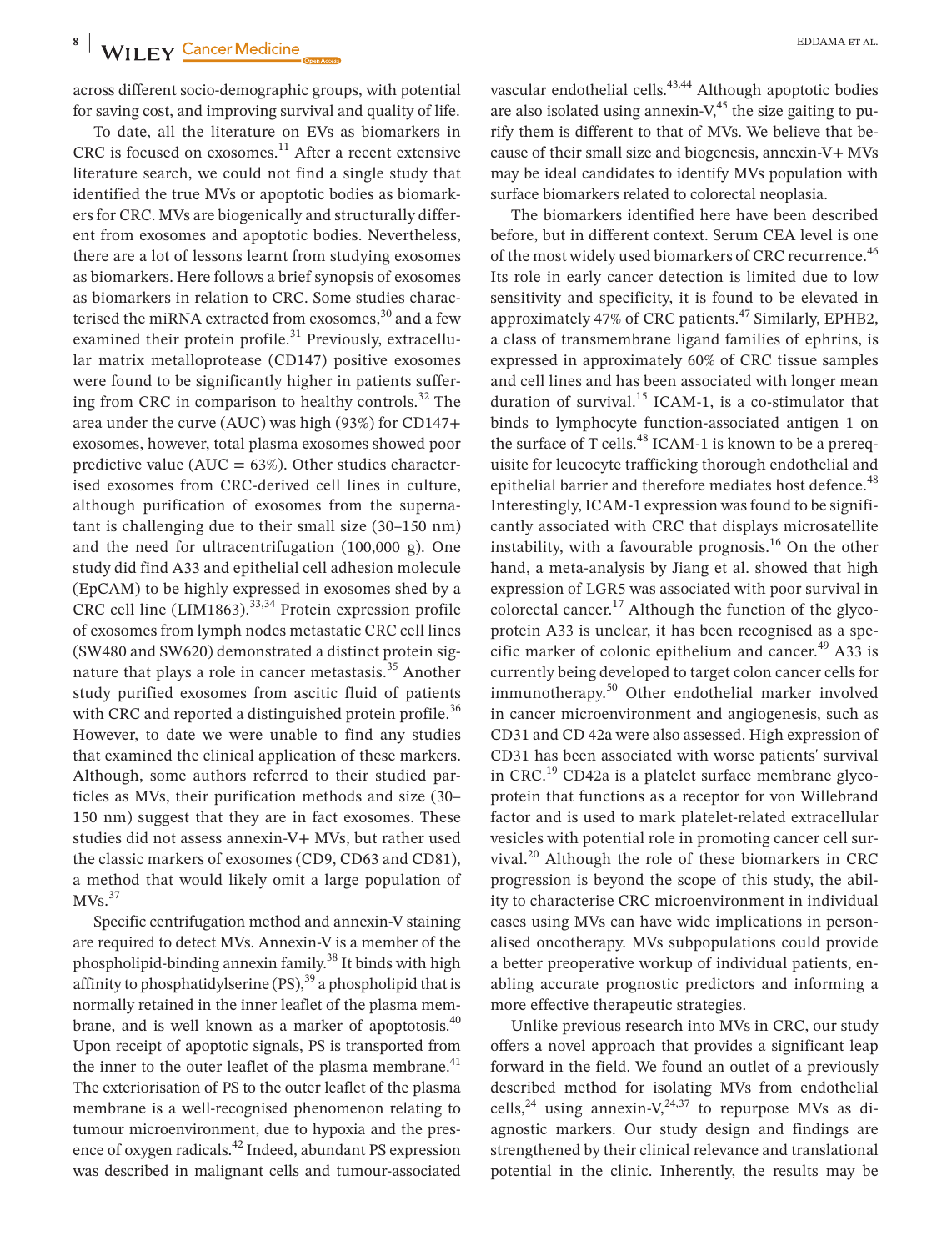weakened by confounding factors, lack of randomisation, lack of comparison to a control group of patients undergoing colonoscopy with similar symptoms. However, as a proof-of-concept, we included a healthy controls group of participants without known medical conditions but with similar demographics. The small sample size  $\left($  <100 participants/group) is a limitation to this study implying a high probability of a 5% over- or under-estimation of the predictive values in the results.<sup>51</sup> However, even if the results are overestimated by 5%, the proposed MVT is still high. Moreover, a part from CEA, all other markers identified were not significant discriminators between patients with BCRP and CRC. Nevertheless, we identified some routine blood tests that can significantly distinguish BCRP from CRC, results are summarised in the supplementary material (Table S1 and S2). These could be used to prioritise further investigations for those whose MVT is positive, and not in isolation as they may result in high false positive rate. Unfortunately, we did not collect routine blood samples from the healthy control and did not measure CEA serum level in participating patients. This is a limitation that need to be addressed in a validation study. In a clinical context, predicting BCRP is as important as predicting CRC, because BCRP often progresses to become cancer,<sup>52</sup> therefore, their identification and surgical excision is a key to prevent  $CRC<sup>53</sup>$  We have yet to determine how sensitive and specific this test will be when comparing BCRP and CRC to other bowel diseases.

Going forward, manufacturing a home blood collection kit harnessing a finger-prick and carrying out a clinical trial will be important for progressing this research into a true clinical application. To inform any future clinical application, it will be necessary to understand both the compliance and cost effectiveness. It is possible that the finger-prick capillary sampling is not as optimal as

 **|** EDDAMA et al. **9**

peripheral blood for MVs purification. Even if this strategy fails due to finger-prick capillary not providing a sufficient sample, peripheral blood MVT could be part of the UK NHS health check programme, which is offered to participants age between 40 and 74 years old.<sup>54</sup> Although this programme could be a useful vehicle for MVT, currently the compliance for participation in people with an average age of 55 years is low at  $65\%$ .<sup>55</sup> Understanding the test and screening programme costs is one element of cost effectiveness. A full economic evaluation of the additional cost and health outcomes of the MVs as a bowel cancer screening test will be important for informing future research and clinical utility.

A MVT could achieve high compliance and affordability. Thus, we predict it would allow us to lower the age of the screening programme to 40 years. A hypothetical screening pathway would involve a capillary blood sample to measure the total plasma MVs concentration. If this is positive, patients should then be invited to undergo a specific MVs population test. Further research is required to ascertain the specificity of MVs to disease. Subsequently, the same methods can be applied to identify specific markers to other tumours (Figure 3). A specific MVs population test could be a second step where patients are streamlined for further invasive investigations depending on the test results and the clinical assessment. Whether to use total plasma MVs count or the described component factors as a screening test depends on the cost and feasibility. The cut-off points will be used to identify positive from negative cases. Although different flow cytometer analysers may give variable cut-off points that would require adjustments. We would like to emphasise that this study is limited by its sample size and require validation on a larger cohort of patients and comparable controls to verify and realise the potential of MVs as biomarkers for early detection of CRC.



**FIGURE 3** Microvesicles (MVs) test as a screening tool visionary pathway. CRC: colorectal cancer. GI: gastrointestinal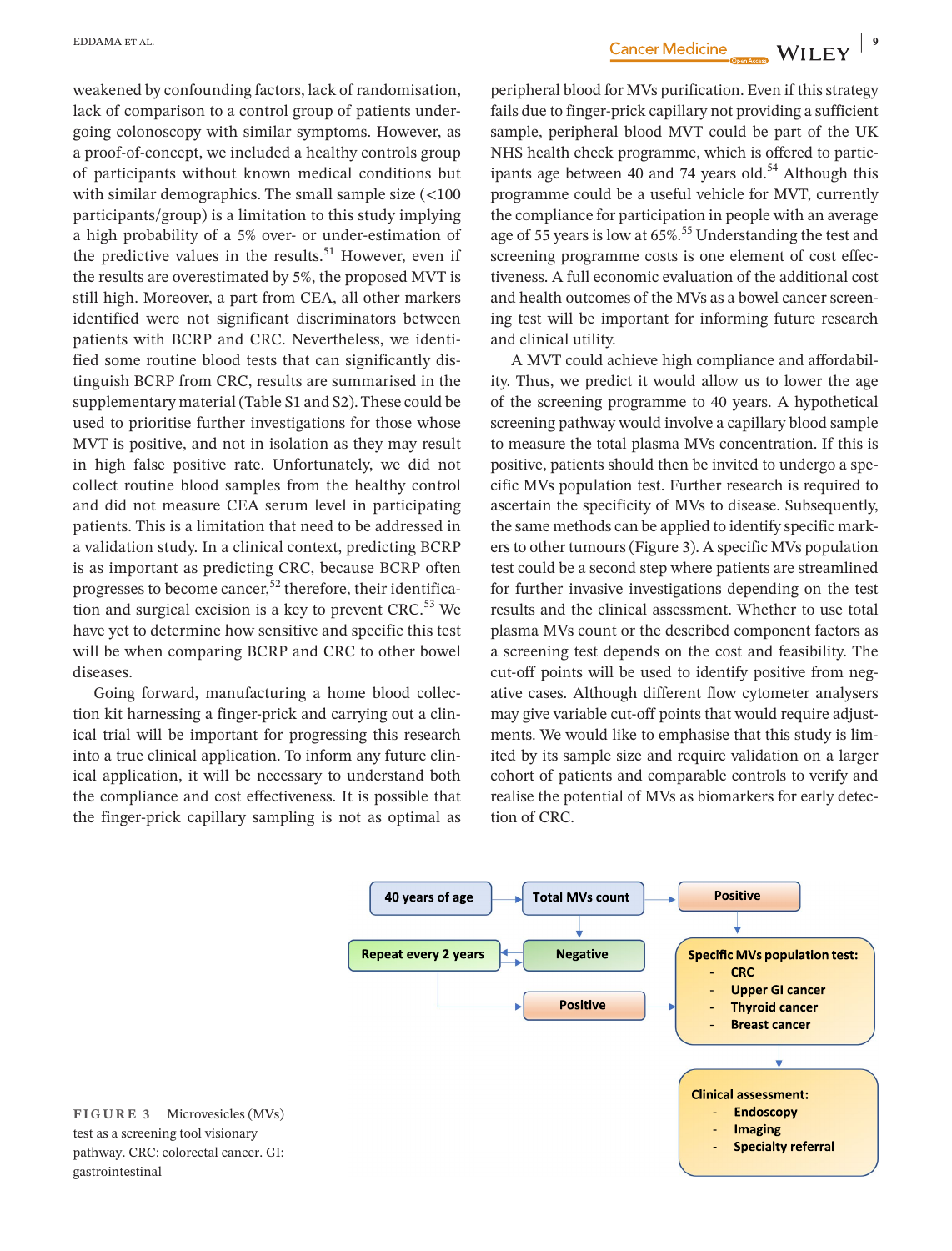## **5** | **CONCLUSION**

MVs as biomarkers provide a platform for a simple and potentially effective screening tool, which yields a breakthrough in the early and accurate detection of CRC. MVs as markers of disease in general may have far reaching implications that extend to early detection of other diseases and inform their true incidence, thus improving our understanding of pathogenic mechanisms and advancing novel diagnostic modalities.

### **ACKNOWLEDGEMENTS**

The authors would like to acknowledge the clinical staff at University College London Hospital for their help facilitating sample collection. Thanks to Mr James Crosbie and Mr Manish Chand, two surgeons who supported us during this work. The authors are grateful to Dr Michael Lynch for his generous donation to UCLH charity that enabled this research to progress. The authors would like to thank the Robin Foundation for their donation to support our research including this project. Thanks to the GI divisional manager Jade O'Connell and her team for providing honorary contracts to key members of the research team and creating an environment that helped us carry out this research. Special thanks to all the patients and healthy volunteers without whom we could not have been able to undertake this project.

### **CONFLICT OF INTEREST**

This work has been filed for patent in the UK (Intellectual Property Office Reference: N420839GB); ME, RG, RC, ML, and LC are inventors on this patent.

### **AUTHOR CONTRIBUTIONS**

Conceptualization: MMRE, RG, RC, ML, LC. Methodology: MMRE, RG, KF. Investigation: MMRE, RG. Visualisation: MMRE, RG. Funding acquisition: MMRE, RC. Project administration: MMRE. Supervision: MMRE, RC, ML, LC. Writing – original draft: MMRE. Writing – review & editing: MMRE, RG, KF, RC, PL, ML, LC.

### **ETHICAL STATEMENT**

The authors are accountable for all aspects of this work in ensuring that questions related to the accuracy or integrity of any part of this work are appropriately investigated and resolved. This study was conducted in accordance with the Declaration of Helsinki (as revised in 2013). This study received the appropriate ethical approval (UCL-RFH Biobank REC reference: s16/WA/0289, Study reference: NC2016.007) and all participants provided written consent.

### **DATA AVAILABILITY STATEMENT**

The data that support the findings of this study are available upon request from the corresponding author. The data are not publicly available due to privacy or ethical restrictions.

### **ORCID**

*Mohammad M. R. Eddama* **D** [https://orcid.](https://orcid.org/0000-0002-4582-0788) [org/0000-0002-4582-0788](https://orcid.org/0000-0002-4582-0788)

### **REFERENCES**

- 1. GBD 2017 Colorectal Cancer Collaborators. The global, regional, and national burden of colorectal cancer and its attributable risk factors in 195 countries and territories, 1990– 2017: a systematic analysis for the Global Burden of Disease Study 2017. *Lancet Gastroenterol Hepatol*. 2019;4(12):913-933. doi[:10.1016/S2468-1253\(19\)30345-0](https://doi.org/10.1016/S2468-1253(19)30345-0)
- 2. Vuik FE, Nieuwenburg SA, Bardou M, et al. Increasing incidence of colorectal cancer in young adults in Europe over the last 25 years. *Gut*. 2019;68(10):1820-1826. doi[:10.1136/](https://doi.org/10.1136/gutjnl-2018-317592) [gutjnl-2018-317592](https://doi.org/10.1136/gutjnl-2018-317592)
- 3. Lauby-Secretan B, Vilahur N, Bianchini F, Guha N, Straif K. Group IAfRoCHW. The IARC perspective on colorectal cancer screening. *N Engl J Med*. May 2018;378(18):1734-1740. doi[:10.1056/NEJMsr1714643](https://doi.org/10.1056/NEJMsr1714643)
- 4. Sud A, Jones ME, Broggio J, et al. Collateral damage: the impact on outcomes from cancer surgery of the COVID-19 pandemic. *Ann Oncol*. 2020;31(8):1065-1074. doi:[10.1016/j.](https://doi.org/10.1016/j.annonc.2020.05.009) [annonc.2020.05.009](https://doi.org/10.1016/j.annonc.2020.05.009)
- 5. Zorzi M, Fedeli U, Schievano E, et al. Impact on colorectal cancer mortality of screening programmes based on the faecal immunochemical test. *Gut*. 2015;64(5):784-790. doi[:10.1136/](https://doi.org/10.1136/gutjnl-2014-307508) [gutjnl-2014-307508](https://doi.org/10.1136/gutjnl-2014-307508)
- 6. Clark G, Strachan JA, Carey FA, et al. Transition to quantitative faecal immunochemical testing from guaiac faecal occult blood testing in a fully rolled-out population-based national bowel screening programme. *Gut*. 2021;70(1):106-113. doi[:10.1136/](https://doi.org/10.1136/gutjnl-2019-320297) [gutjnl-2019-320297](https://doi.org/10.1136/gutjnl-2019-320297)
- 7. UK CR. Bowel cancer diagnosis and treatment statistics. Accessed 4/11/2019, 2019. [https://www.cancerresearchuk.org/](https://www.cancerresearchuk.org/health-professional/cancer-statistics/statistics-by-cancer-type/bowel-cancer/diagnosis-and-treatment) [health-professional/cancer-statistics/statistics-by-cancer-type/](https://www.cancerresearchuk.org/health-professional/cancer-statistics/statistics-by-cancer-type/bowel-cancer/diagnosis-and-treatment) [bowel-cancer/diagnosis-and-treatment](https://www.cancerresearchuk.org/health-professional/cancer-statistics/statistics-by-cancer-type/bowel-cancer/diagnosis-and-treatment)
- 8. Lecky DM, Hawking MK, McNulty CA, ESBL Steering Group. Patients' perspectives on providing a stool sample to their GP: a qualitative study. *Br J Gen Pract*. 2014;64(628):e684-e693. doi[:10.3399/bjgp14X682261](https://doi.org/10.3399/bjgp14X682261)
- 9. Jimenez JJ, Jy W, Mauro LM, Soderland C, Horstman LL, Ahn YS. Endothelial cells release phenotypically and quantitatively distinct microparticles in activation and apoptosis. *Thromb Res*. 2003;109(4):175-180.
- 10. Wolf P. The nature and significance of platelet products in human plasma. *Br J Haematol*. 1967;13(3):269-288. doi[:10.1111/](https://doi.org/10.1111/j.1365-2141.1967.tb08741.x) [j.1365-2141.1967.tb08741.x](https://doi.org/10.1111/j.1365-2141.1967.tb08741.x)
- 11. Piccin A, Murphy C, Eakins E, et al. Circulating microparticles, protein C, free protein S and endothelial vascular markers in children with sickle cell anaemia. *J Extracell Vesicles.* 2015;4:28414.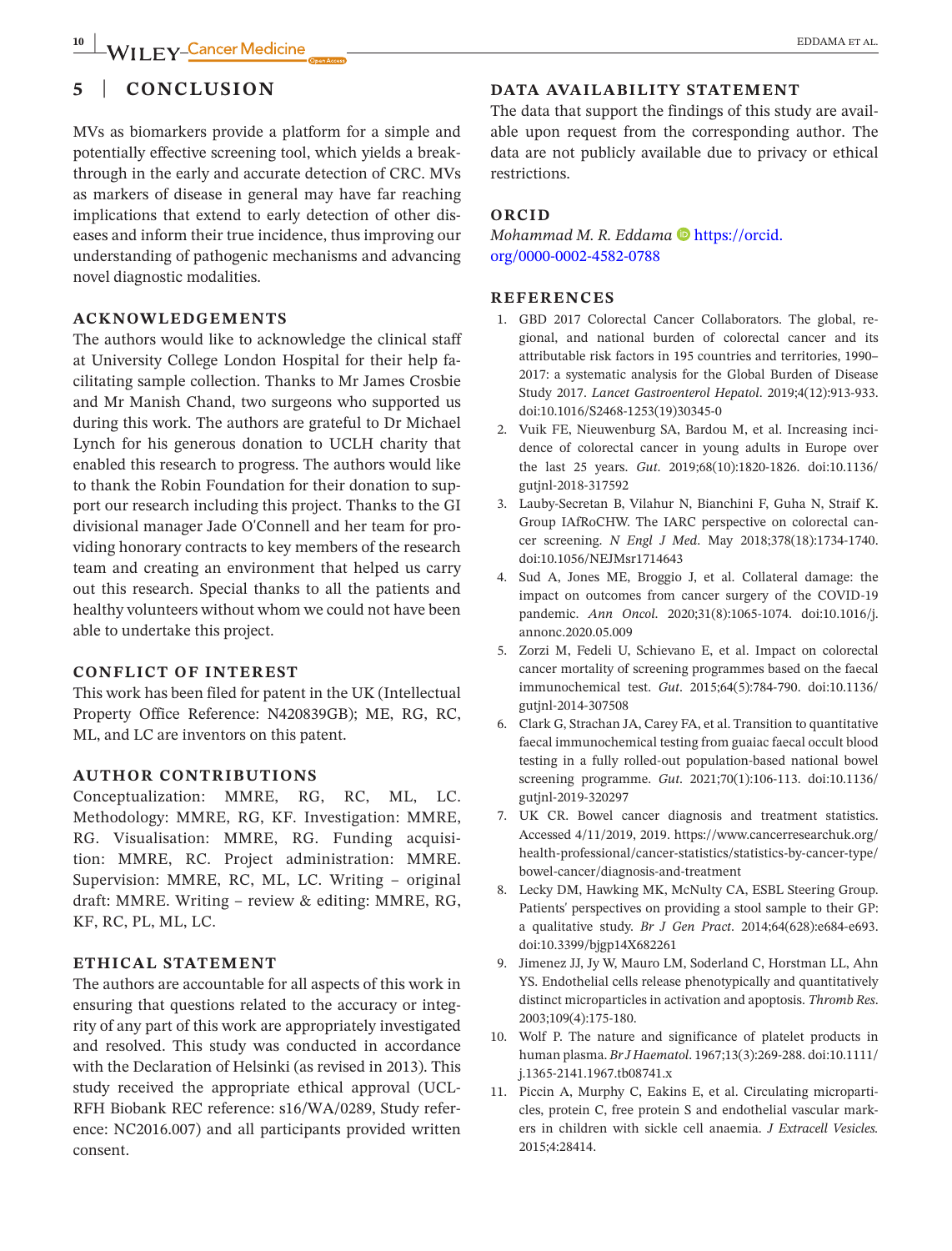- 12. Elzanowska J, Semira C, Costa-Silva B. DNA in extracellular vesicles: biological and clinical aspects. *Mol Oncol*. 2020;6(15):1701-1714. doi:[10.1002/1878-0261.12777](https://doi.org/10.1002/1878-0261.12777)
- 13. Piccin A, Murphy WG, Smith OP. Circulating microparticles: pathophysiology and clinical implications. *Blood Rev*. 2007;21(3):157-171. doi[:10.1016/j.blre.2006.09.001](https://doi.org/10.1016/j.blre.2006.09.001)
- 14. Chen JS, Chen KT, Fan WC, Yu JS, Chang YS, Chan EC. Combined analysis of survivin autoantibody and carcinoembryonic antigen biomarkers for improved detection of colorectal cancer. *Clin Chem Lab Med*. 2010;48(5):719-725. doi:[10.1515/](https://doi.org/10.1515/CCLM.2010.123) [CCLM.2010.123](https://doi.org/10.1515/CCLM.2010.123)
- 15. Jubb AM, Zhong F, Bheddah S, et al. EphB2 is a prognostic factor in colorectal cancer. *Clin Cancer Res*. 2005;11(14):5181- 5187. doi:[10.1158/1078-0432.CCR-05-0143](https://doi.org/10.1158/1078-0432.CCR-05-0143)
- 16. García-Solano J, Turpin-Sevilla MDC, García-García F, et al. Differences in gene expression profiling and biomarkers between histological colorectal carcinoma subsets from the serrated pathway. *Histopathology*. 2019;75(4):496-507. doi:[10.1111/](https://doi.org/10.1111/his.13889) [his.13889](https://doi.org/10.1111/his.13889)
- 17. Jiang Y, Li W, He X, Zhang H, Jiang F, Chen Z. Lgr5 expression is a valuable prognostic factor for colorectal cancer: evidence from a meta-analysis. *BMC Cancer*. 2016;16:12. doi:[10.1186/](https://doi.org/10.1186/s12885-015-1986-2) [s12885-015-1986-2](https://doi.org/10.1186/s12885-015-1986-2)
- 18. Murer P, Plüss L, Neri D. A novel human monoclonal antibody specific to the A33 glycoprotein recognizes colorectal cancer and inhibits metastasis. *MAbs*. 2020;12(1):1714371. doi[:10.108](https://doi.org/10.1080/19420862.2020.1714371) [0/19420862.2020.1714371](https://doi.org/10.1080/19420862.2020.1714371)
- 19. Mohamed SY, Mohammed HL, Ibrahim HM, Mohamed EM, Salah M. Role of VEGF, CD105, and CD31 in the prognosis of colorectal cancer cases. *J Gastrointest Cancer*. 2019;50(1):23-34. doi:[10.1007/s12029-017-0014-y](https://doi.org/10.1007/s12029-017-0014-y)
- 20. Wang JD, Wang YY, Lin SY, et al. Exosomal HMGB1 promoted cancer malignancy. *Cancers (Basel)*. 2021;13(4):862-877. doi:[10.3390/cancers13040877](https://doi.org/10.3390/cancers13040877)
- 21. Duffy MJ. Carcinoembryonic antigen as a marker for colorectal cancer: is it clinically useful? *Clin Chem*. 2001;47(4):624-630.
- 22. Howard JT, Sparks PJ. Does allostatic load calculation method matter? Evaluation of different methods and individual biomarkers functioning by race/ethnicity and educational level. *Am J Hum Biol*. 2016;28(5):627–35. doi:[10.1002/ajhb.22843](https://doi.org/10.1002/ajhb.22843)
- 23. Li M, Ali SM, Umm-a-OmarahGilani S, Liu J, Li YQ, Zuo XL. Kudo's pit pattern classification for colorectal neoplasms: a meta-analysis. *World J Gastroenterol*. 2014;20(35):12649-12656. doi:[10.3748/wjg.v20.i35.12649](https://doi.org/10.3748/wjg.v20.i35.12649)
- 24. Brogan PA, Dillon MJ. Endothelial microparticles and the diagnosis of the vasculitides. *Intern Med*. 2004;43(12):1115-1119.
- 25. Kaiser HF. An index of factorial simplicity. Journal article. *Psychometrika*. 1974;39(1):31-36. doi[:10.1007/bf02291575](https://doi.org/10.1007/bf02291575)
- 26. Bartlett MS. A note on the multiplying factors for various  $\chi^2$ approximations. *J R Stat Soc B Methodol*. 1954;16(2):296-298.
- 27. Cattell RB. The scree test for the number of factors. *Multivar Behav Res*. 1966;1(2):245-276. doi:[10.1207/](https://doi.org/10.1207/s15327906mbr0102_10) [s15327906mbr0102\\_10](https://doi.org/10.1207/s15327906mbr0102_10)
- 28. Grice JW. Computing and evaluating factor scores. *Psychol Methods*. 2001;6(4):430-450.
- 29. Wright JR, Chauhan M, Shah C, et al. The TICONC (ticagreloroncology) study. *JACC: CardioOncology* 2020;2(2):236–250. doi:[doi:10.1016/j.jaccao.2020.04.009](https://doi.org/10.1016/j.jaccao.2020.04.009)
- 30. Fu F, Jiang W, Zhou L, Chen Z. Circulating Exosomal miR-17-5p and miR-92a-3p predict pathologic stage and grade

of colorectal cancer. *Transl Oncol*. 2018;11(2):221-232. doi[:10.1016/j.tranon.2017.12.012](https://doi.org/10.1016/j.tranon.2017.12.012)

- 31. Tian Y, Ma L, Gong M, et al. Protein profiling and sizing of extracellular vesicles from colorectal cancer patients via flow cytometry. *ACS Nano*. 2018;12(1):671-680. doi[:10.1021/](https://doi.org/10.1021/acsnano.7b07782) [acsnano.7b07782](https://doi.org/10.1021/acsnano.7b07782)
- 32. Chen M, Xu R, Rai A, et al. Distinct shed microvesicle and exosome microRNA signatures reveal diagnostic markers for colorectal cancer. *PLoS One*. 2019;14(1):e0210003. doi[:10.1371/](https://doi.org/10.1371/journal.pone.0210003) [journal.pone.0210003](https://doi.org/10.1371/journal.pone.0210003)
- 33. Ji H, Chen M, Greening DW, et al. Deep sequencing of RNA from three different extracellular vesicle (EV) subtypes released from the human LIM1863 colon cancer cell line uncovers distinct miRNA-enrichment signatures. *PLoS One*. 2014;9(10):e110314. doi:[10.1371/journal.pone.0110314](https://doi.org/10.1371/journal.pone.0110314)
- 34. Ostenfeld MS, Jensen SG, Jeppesen DK, et al. miRNA profiling of circulating EpCAM(+) extracellular vesicles: promising biomarkers of colorectal cancer. *J Extracell Vesicles*. 2016;5:31488. doi[:10.3402/jev.v5.31488](https://doi.org/10.3402/jev.v5.31488)
- 35. Suwakulsiri W, Rai A, Xu R, Chen M, Greening DW, Simpson RJ. Proteomic profiling reveals key cancer progression modulators in shed microvesicles released from isogenic human primary and metastatic colorectal cancer cell lines. *Biochim Biophys Acta Proteins Proteom*. 2019;1867(12):140171. doi:[10.1016/j.](https://doi.org/10.1016/j.bbapap.2018.11.008) [bbapap.2018.11.008](https://doi.org/10.1016/j.bbapap.2018.11.008)
- 36. Choi DS, Park JO, Jang SC, et al. Proteomic analysis of microvesicles derived from human colorectal cancer ascites. *Proteomics*. 2011;11(13):2745-2751. doi[:10.1002/pmic.201100022](https://doi.org/10.1002/pmic.201100022)
- 37. Jeppesen DK, Fenix AM, Franklin JL, et al. Reassessment of exosome composition. *Cell*. 2019;177(2):428-445.e18. doi:[10.1016/j.](https://doi.org/10.1016/j.cell.2019.02.029) [cell.2019.02.029](https://doi.org/10.1016/j.cell.2019.02.029)
- 38. Gerke V, Moss SE. Annexins: from structure to function. *Physiol Rev*. 2002;82(2):331-371. doi[:10.1152/physrev.00030.2001](https://doi.org/10.1152/physrev.00030.2001)
- 39. Kang TH, Park JH, Yang A, et al. Annexin A5 as an immune checkpoint inhibitor and tumor-homing molecule for cancer treatment. *Nat Commun*. 2020;11(1):1137. doi[:10.1038/](https://doi.org/10.1038/s41467-020-14821-z) [s41467-020-14821-z](https://doi.org/10.1038/s41467-020-14821-z)
- 40. Logue SE, Elgendy M, Martin SJ. Expression, purification and use of recombinant annexin V for the detection of apoptotic cells. *Nat Protoc*. 2009;4(9):1383-1395. doi[:10.1038/](https://doi.org/10.1038/nprot.2009.143) [nprot.2009.143](https://doi.org/10.1038/nprot.2009.143)
- 41. Martin SJ, Reutelingsperger CP, McGahon AJ, et al. Early redistribution of plasma membrane phosphatidylserine is a general feature of apoptosis regardless of the initiating stimulus: inhibition by overexpression of Bcl-2 and Abl. *J Exp Med*. 1995;182(5):1545-1556. doi[:10.1084/jem.182.5.1545](https://doi.org/10.1084/jem.182.5.1545)
- 42. Birge RB, Boeltz S, Kumar S, et al. Phosphatidylserine is a global immunosuppressive signal in efferocytosis, infectious disease, and cancer. *Cell Death Differ*. 2016;23(6):962-978. doi[:10.1038/](https://doi.org/10.1038/cdd.2016.11) [cdd.2016.11](https://doi.org/10.1038/cdd.2016.11)
- 43. Utsugi T, Schroit AJ, Connor J, Bucana CD, Fidler IJ. Elevated expression of phosphatidylserine in the outer membrane leaflet of human tumor cells and recognition by activated human blood monocytes. *Cancer Res*. 1991;51(11):3062-3066.
- 44. Ran S, Thorpe PE. Phosphatidylserine is a marker of tumor vasculature and a potential target for cancer imaging and therapy. *Int J Radiat Oncol Biol Phys*. 2002;54(5):1479-1484. doi[:10.1016/](https://doi.org/10.1016/s0360-3016(02)03928-7) [s0360-3016\(02\)03928-7](https://doi.org/10.1016/s0360-3016(02)03928-7)
- 45. Head T, Dau P, Duffort S, et al. An enhanced bioluminescencebased Annexin V probe for apoptosis detection in vitro